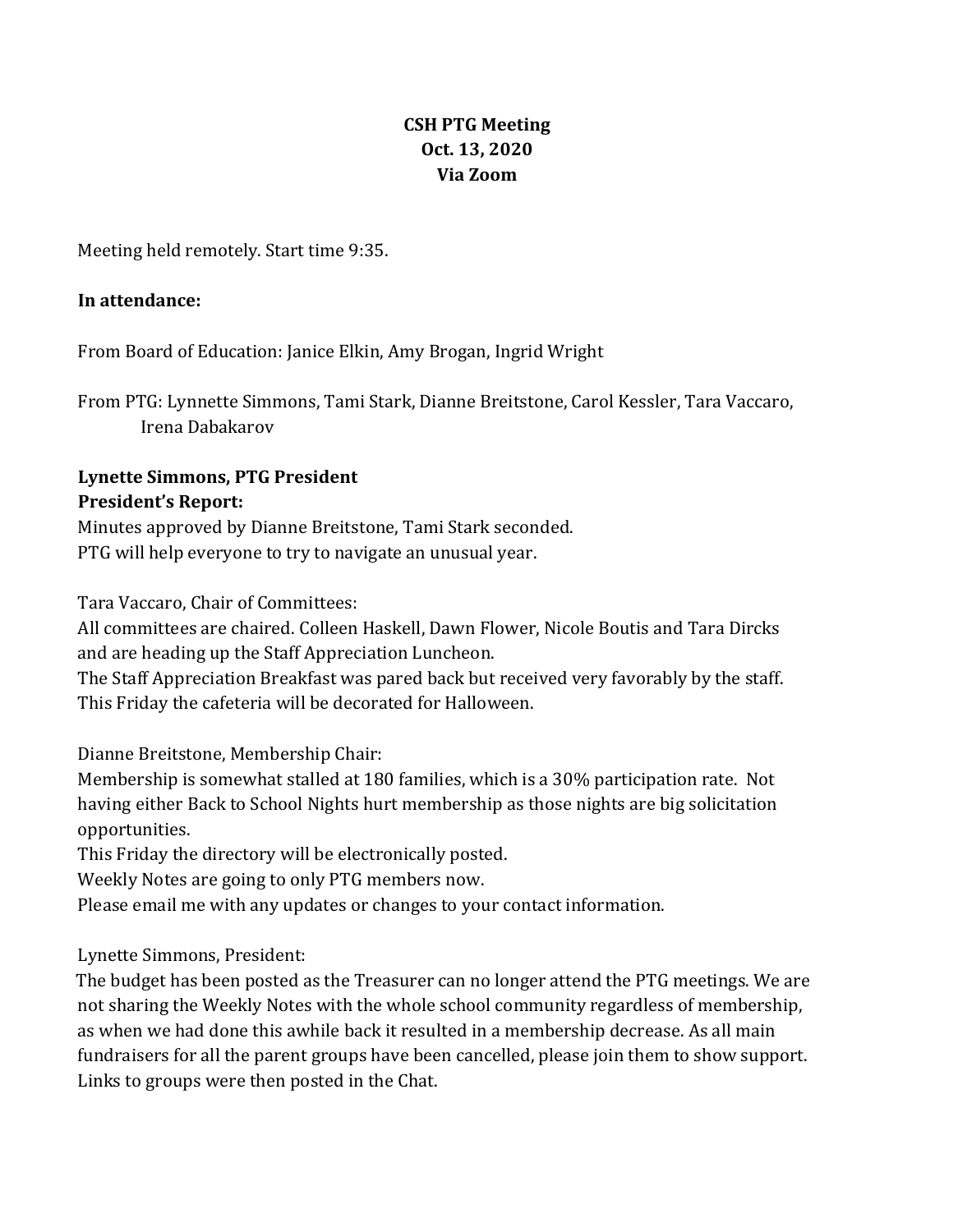#### **SEPTO:**

An evening meeting next week with Denise Campbell is planned to discuss what is working and not working with the virtual teaching model. The date and time will be posted in this Sunday's weekly notes.

#### **Dr. Bolen, Principal:**

Spirit Week was moved to the last week of Oct. Monday is pajama day, Tuesday is tie dye day, Wednesday is class color day and Thursday and Friday are Halloween costume days. Each grade gets points for participating in Spirit Week, and the class with the most points has their grade added to the Class Cup. This encourages fun competition.

Due to alternating virtual learning, testing days are no long valid. This is temporary. Teachers do a combination of home and in school testing. They're supposed to rotate between A and B testing at home and at school.

They are trying to roll out GoGuardian software on each student's Chromebook, which is necessary so when tests are taken teachers can see if a student is on a website with answers instead of on their exam, reducing cheating.

Teachers are happy with the social distancing and use of masks. What they are concerned with is the slower pace of instruction, feel the academic pace of the classes is problematic. Dr, Bolen advised them to focus on skills, worry about content later. Some enriching activities are not being offered due to time constraints.

Have not heard that Regents exams are cancelled, so they are teaching as if they are still going forward, but Dr. Bolen feels it is unlikely that they will be held.

They will add to the high school profile that this quarter (and any others going forward) had alternating virtual instruction.

Tonight the Board of Education is meeting and will discuss the possibility of school returning to in person learning five days a week for all students.

### **Mr. Bongino, Athletic Director:**

Just attended a High School Athletic Director's Association meeting. A few weeks ago a vote was taken by the athletic counsel to postpone sports until Jan. 4, 2021. Winter sports will begin on that date with an 8 week season, fall sports will begin on  $3/1$  with an 8 week season, and spring sports would also have an 8 week season beginning 4/22. These dates are for both varsity and junior varsity teams.